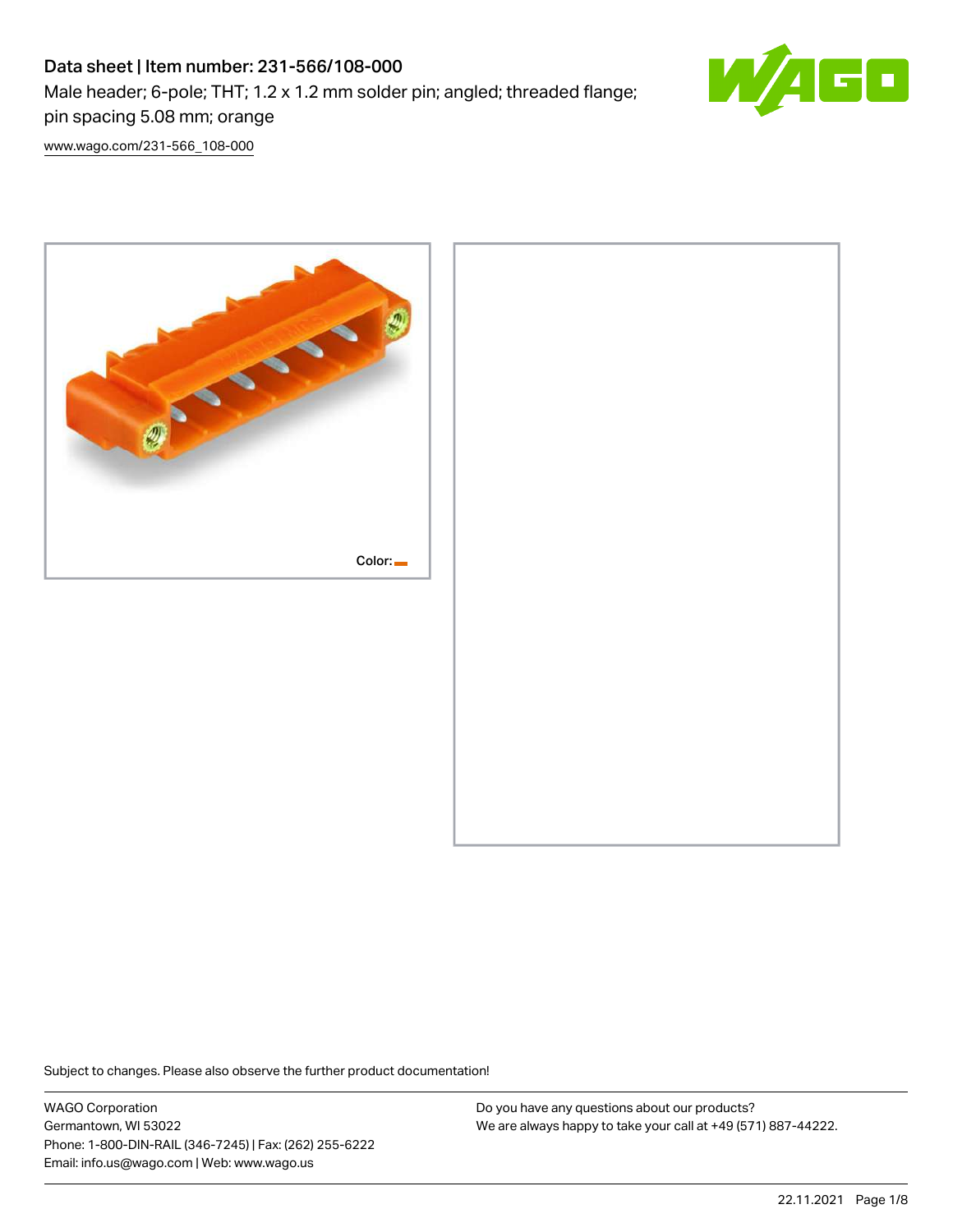

#### Dimensions in mm

 $L_1$  = (pole no. x pin spacing) + 5.4 mm

 $L_2$  = (pole no. x pin spacing) + 10 mm

#### Item description

- Horizontal or vertical PCB mounting via straight or angled solder pins
- $\blacksquare$ 1.2 x 1.2 mm solder pins allow nominal current up to 16 A, enhancing stability of shorter headers
- **With coding fingers**

Subject to changes. Please also observe the further product documentation!

WAGO Corporation Germantown, WI 53022 Phone: 1-800-DIN-RAIL (346-7245) | Fax: (262) 255-6222 Email: info.us@wago.com | Web: www.wago.us

Do you have any questions about our products? We are always happy to take your call at +49 (571) 887-44222.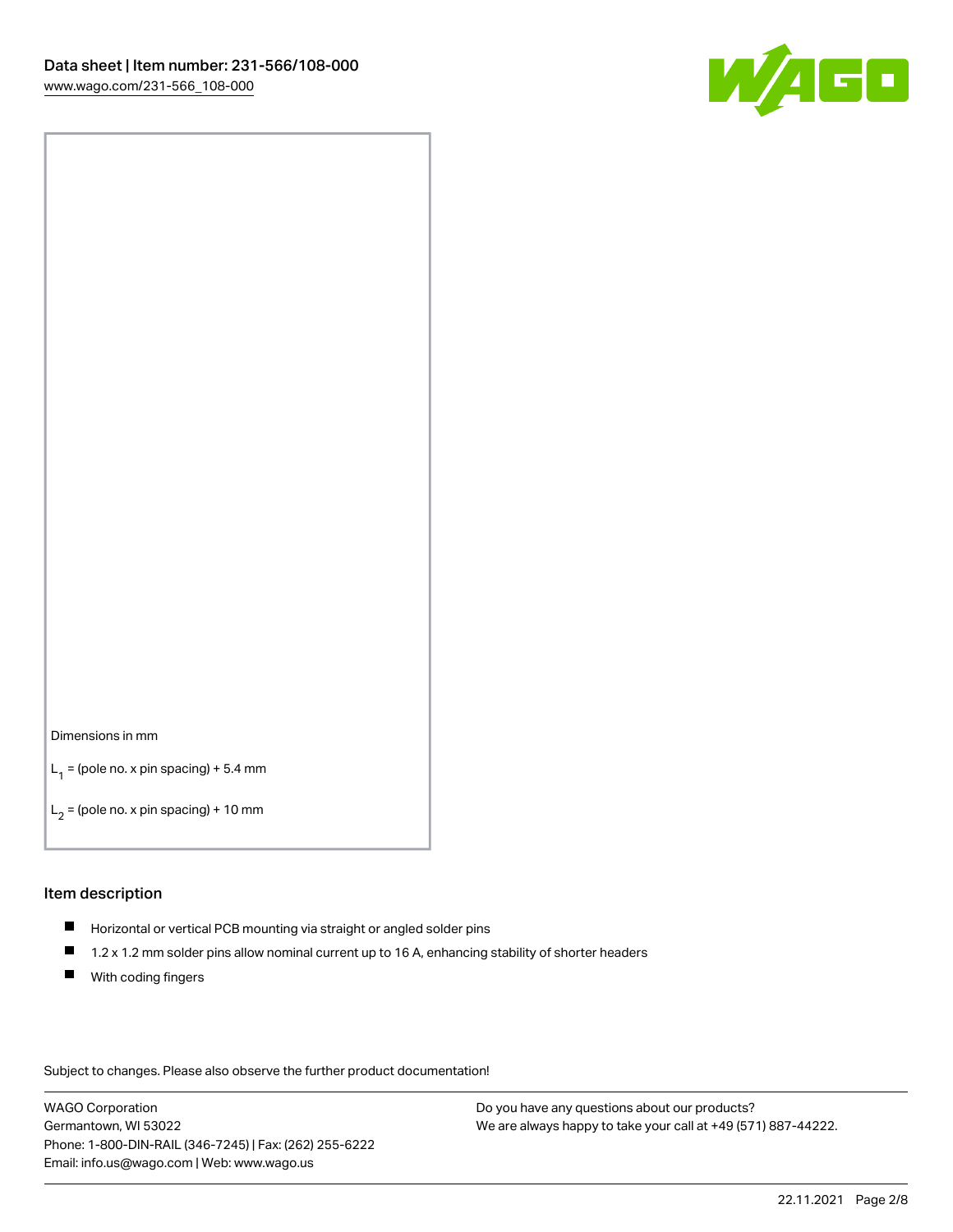

## Data Notes

| Safety information 1 | The MCS-MULTI CONNECTION SYSTEM includes connectors<br>without breaking capacity in accordance with DIN EN 61984. When<br>used as intended, these connectors must not be connected<br>/disconnected when live or under load. The circuit design should<br>ensure header pins, which can be touched, are not live when<br>unmated. |
|----------------------|-----------------------------------------------------------------------------------------------------------------------------------------------------------------------------------------------------------------------------------------------------------------------------------------------------------------------------------|
| Variants:            | Other pole numbers<br>3.8 mm pin projection for male headers with straight solder pins<br>Gold-plated or partially gold-plated contact surfaces<br>Other versions (or variants) can be requested from WAGO Sales or<br>configured at https://configurator.wago.com/                                                               |

## Electrical data

## IEC Approvals

| Ratings per                 | IEC/EN 60664-1                                            |
|-----------------------------|-----------------------------------------------------------|
| Rated voltage (III / 3)     | 250 V                                                     |
| Rated surge voltage (III/3) | 4 <sub>kV</sub>                                           |
| Rated voltage (III/2)       | 320 V                                                     |
| Rated surge voltage (III/2) | 4 <sub>kV</sub>                                           |
| Nominal voltage (II/2)      | 630 V                                                     |
| Rated surge voltage (II/2)  | 4 <sub>k</sub> V                                          |
| Rated current               | 16A                                                       |
| Legend (ratings)            | (III / 2) ≙ Overvoltage category III / Pollution degree 2 |

## UL Approvals

| Approvals per                  | UL 1059 |
|--------------------------------|---------|
| Rated voltage UL (Use Group B) | 300 V   |
| Rated current UL (Use Group B) | 15 A    |
| Rated voltage UL (Use Group D) | 300 V   |
| Rated current UL (Use Group D) | 10 A    |

## Ratings per UL

| Rated voltage UL 1977 | 600 V          |
|-----------------------|----------------|
| Rated current UL 1977 | $\overline{ }$ |

| <b>WAGO Corporation</b>                                | Do you have any questions about our products?                 |
|--------------------------------------------------------|---------------------------------------------------------------|
| Germantown, WI 53022                                   | We are always happy to take your call at +49 (571) 887-44222. |
| Phone: 1-800-DIN-RAIL (346-7245)   Fax: (262) 255-6222 |                                                               |
| Email: info.us@wago.com   Web: www.wago.us             |                                                               |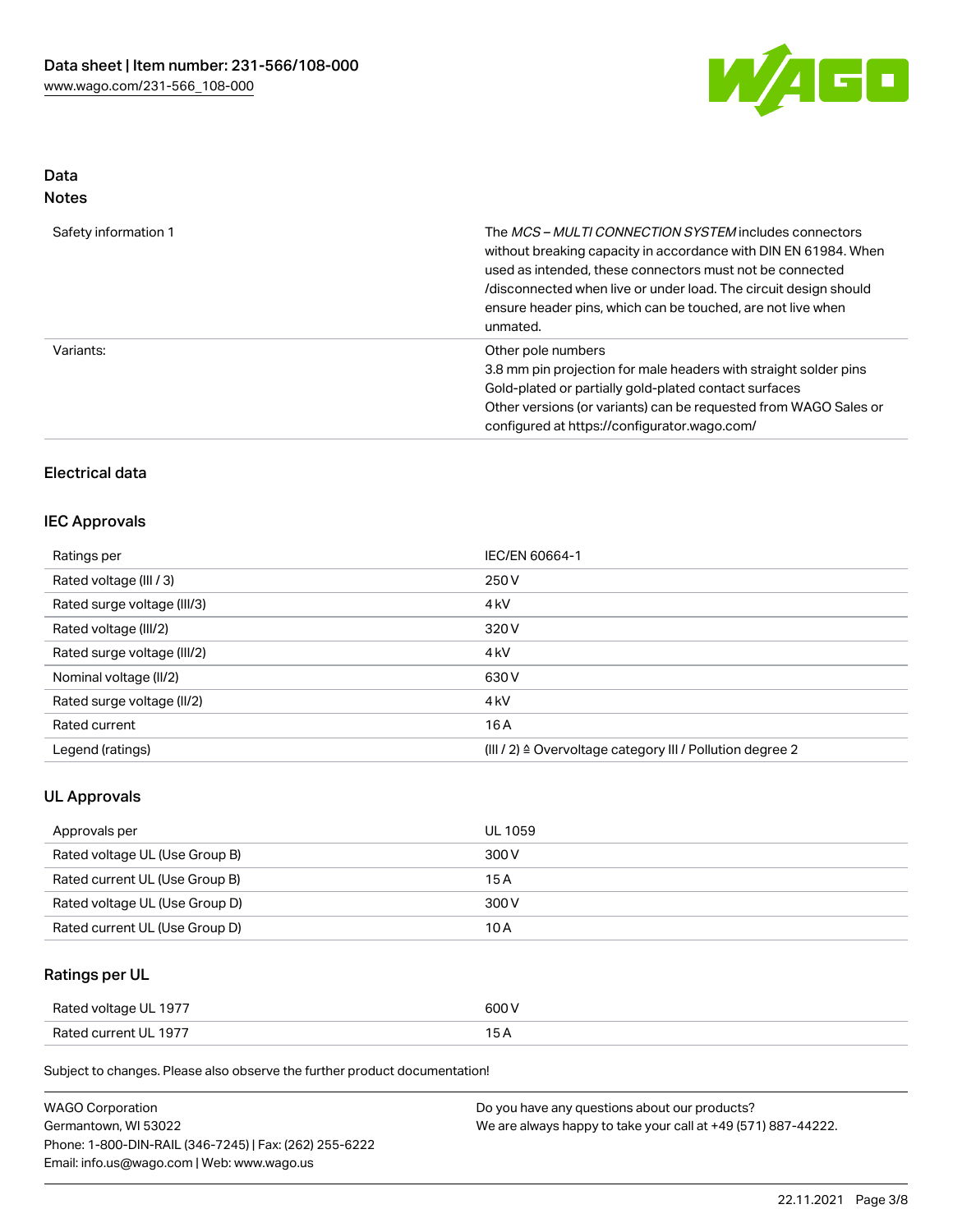

## CSA Approvals

| <b>CSA</b>            |
|-----------------------|
| 300 V                 |
| 15A                   |
| 300 V                 |
| 10 A                  |
|                       |
| 6                     |
| $\mathbf{1}$          |
| $\mathbf{1}$          |
|                       |
| 6                     |
|                       |
| 5.08 mm / 0.2 inch    |
| 40.48 mm / 1.594 inch |
|                       |

| Height                               | 12.2 mm / 0.48 inch         |
|--------------------------------------|-----------------------------|
| Height from the surface              | 8.4 mm / 0.331 inch         |
| Depth                                | 12 mm / 0.472 inch          |
| Solder pin length                    | $3.8 \,\mathrm{mm}$         |
| Solder pin dimensions                | $1.2 \times 1.2 \text{ mm}$ |
| Drilled hole diameter with tolerance | 1 7 <sup>(+0.1)</sup> mm    |

## Plug-in connection

| Contact type (pluggable connector) | Male connector/plug |
|------------------------------------|---------------------|
| Connector (connection type)        | for PCB             |
| Mismating protection               | No                  |
| Mating direction to the PCB        | 0°                  |
| Locking of plug-in connection      | Threaded flange     |

## PCB contact

| PCB Contact            | тнт                                      |
|------------------------|------------------------------------------|
| Solder pin arrangement | over the entire male connector (in-line) |

| <b>WAGO Corporation</b>                                | Do you have any questions about our products?                 |
|--------------------------------------------------------|---------------------------------------------------------------|
| Germantown. WI 53022                                   | We are always happy to take your call at +49 (571) 887-44222. |
| Phone: 1-800-DIN-RAIL (346-7245)   Fax: (262) 255-6222 |                                                               |
| Email: info.us@wago.com   Web: www.wago.us             |                                                               |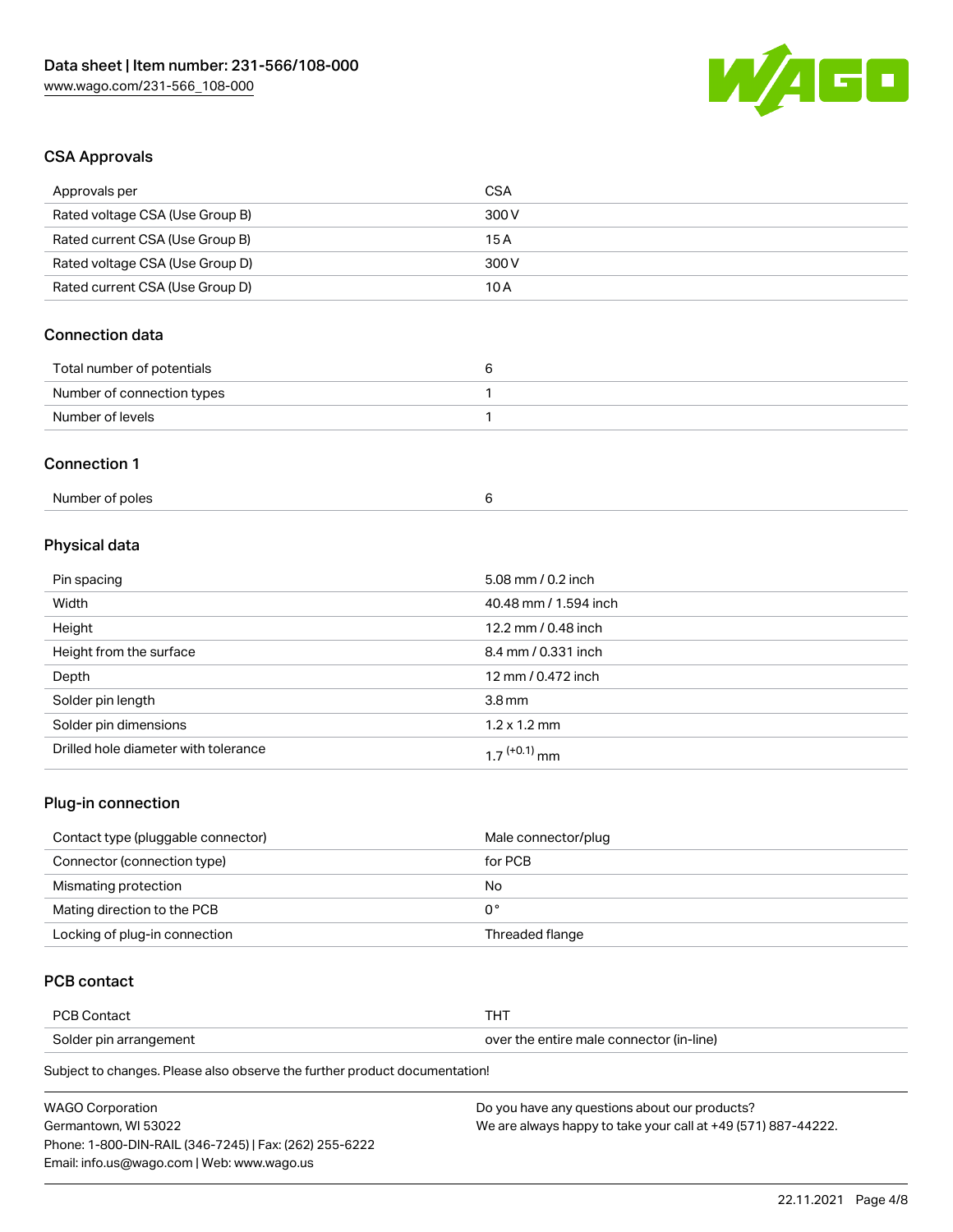

#### Number of solder pins per potential 1

#### Material data

| Color                       | orange                                 |
|-----------------------------|----------------------------------------|
| Material group              |                                        |
| Insulation material         | Polyamide (PA66)                       |
| Flammability class per UL94 | V <sub>0</sub>                         |
| Contact material            | Electrolytic copper (E <sub>Cu</sub> ) |
| Contact plating             | tin-plated                             |
| Fire load                   | $0.048$ MJ                             |
| Weight                      | 3.1 <sub>g</sub>                       |

### Environmental requirements

Limit temperature range  $-60...+100 °C$ 

#### Commercial data

| Product Group         | 3 (Multi Conn. System) |
|-----------------------|------------------------|
| PU (SPU)              | 100 Stück              |
| Packaging type        | box                    |
| Country of origin     | PL                     |
| <b>GTIN</b>           | 4045454843755          |
| Customs tariff number | 8536694040             |

## Approvals / Certificates

#### Country specific Approvals

| Logo                | Approval                                     | <b>Additional Approval Text</b> | Certificate<br>name |
|---------------------|----------------------------------------------|---------------------------------|---------------------|
|                     | <b>CB</b><br><b>DEKRA Certification B.V.</b> | IEC 61984                       | NL-39756            |
|                     | <b>CSA</b><br>DEKRA Certification B.V.       | C <sub>22.2</sub>               | 1466354             |
| EMA<br><b>INEUR</b> | <b>KEMA/KEUR</b><br>DEKRA Certification B.V. | EN 61984                        | 2190761.01          |

| <b>WAGO Corporation</b>                                | Do you have any questions about our products?                 |
|--------------------------------------------------------|---------------------------------------------------------------|
| Germantown, WI 53022                                   | We are always happy to take your call at +49 (571) 887-44222. |
| Phone: 1-800-DIN-RAIL (346-7245)   Fax: (262) 255-6222 |                                                               |
| Email: info.us@wago.com   Web: www.wago.us             |                                                               |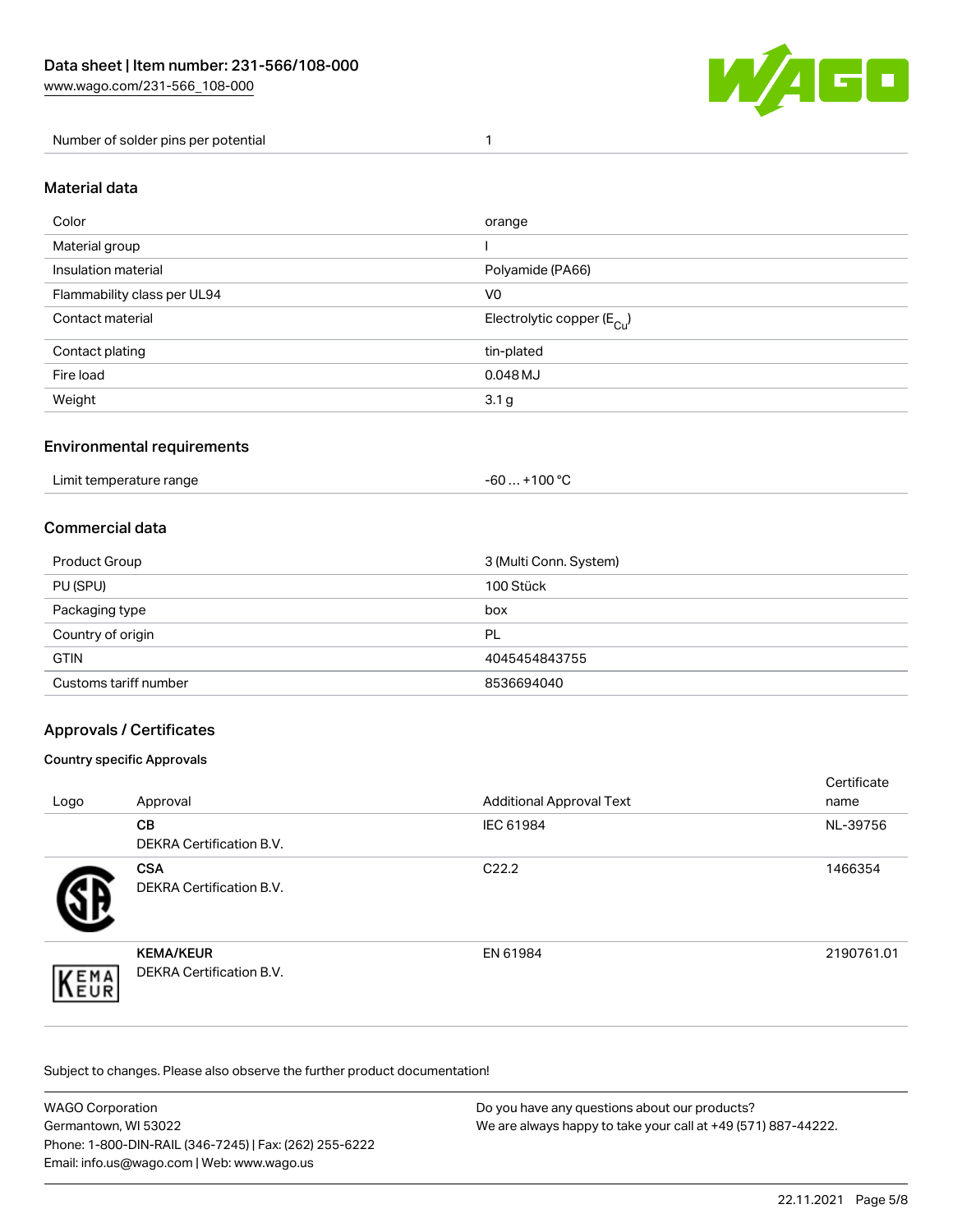

#### Ship Approvals

| Logo          | Approval            | <b>Additional Approval Text</b> | Certificate<br>name |
|---------------|---------------------|---------------------------------|---------------------|
|               | BV                  | IEC 60998                       | 11915/D0            |
| <b>BUREAU</b> | Bureau Veritas S.A. |                                 | BV                  |

#### UL-Approvals

|                                        |                                      |                                 | Certificate |
|----------------------------------------|--------------------------------------|---------------------------------|-------------|
| Logo                                   | Approval                             | <b>Additional Approval Text</b> | name        |
| $\overline{\phantom{0}}$<br><b>. .</b> | UR<br>Underwriters Laboratories Inc. | <b>UL 1059</b>                  | E45172      |

## **Counterpart**

|  | Item no.231-306/107-000<br>Female plug; 6-pole; screw interlocking flange; 12 AWG max; pin spacing 5.08 mm; 1 conductor per<br>pole; orange | www.wago.com/231-306/107-<br>000 |
|--|---------------------------------------------------------------------------------------------------------------------------------------------|----------------------------------|
|  |                                                                                                                                             |                                  |

### Optional accessories

#### Coding

| Intermediate plate                                                                                                                                                                                                                   |                                                                  |                      |  |  |
|--------------------------------------------------------------------------------------------------------------------------------------------------------------------------------------------------------------------------------------|------------------------------------------------------------------|----------------------|--|--|
|                                                                                                                                                                                                                                      | ltem no.: 231-500<br>Spacer; for formation of groups; light gray | www.wago.com/231-500 |  |  |
| Coding                                                                                                                                                                                                                               |                                                                  |                      |  |  |
| <b>Contract Contract Contract Contract Contract Contract Contract Contract Contract Contract Contract Contract Contract Contract Contract Contract Contract Contract Contract Contract Contract Contract Contract Contract Contr</b> | Item no.: 231-129<br>Coding key; snap-on type; light gray        | www.wago.com/231-129 |  |  |

## Downloads Documentation

| <b>Additional Information</b> |            |        |          |
|-------------------------------|------------|--------|----------|
| Technical explanations        | 2019 Apr 3 | pdf    | Download |
|                               |            | 2.0 MB |          |

| <b>WAGO Corporation</b>                                | Do you have any questions about our products?                 |
|--------------------------------------------------------|---------------------------------------------------------------|
| Germantown, WI 53022                                   | We are always happy to take your call at +49 (571) 887-44222. |
| Phone: 1-800-DIN-RAIL (346-7245)   Fax: (262) 255-6222 |                                                               |
| Email: info.us@wago.com   Web: www.wago.us             |                                                               |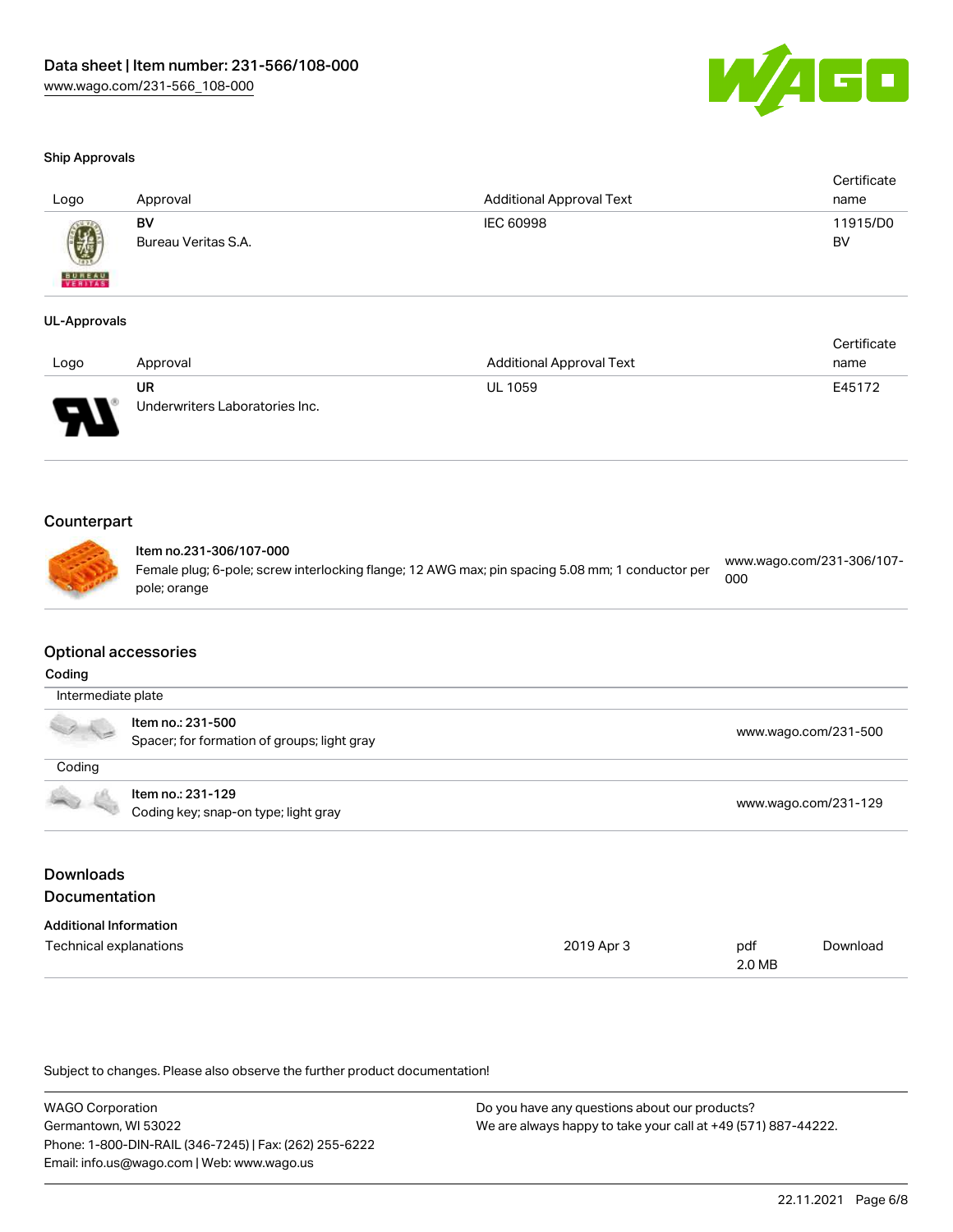Phone: 1-800-DIN-RAIL (346-7245) | Fax: (262) 255-6222

Email: info.us@wago.com | Web: www.wago.us



#### CAD files

| CAD data                                                                                                                                                               |                                                                                                                |            |          |
|------------------------------------------------------------------------------------------------------------------------------------------------------------------------|----------------------------------------------------------------------------------------------------------------|------------|----------|
| 2D/3D Models 231-566/108-000                                                                                                                                           |                                                                                                                | <b>URL</b> | Download |
| <b>PCB Design</b>                                                                                                                                                      |                                                                                                                |            |          |
| Symbol and Footprint 231-566/108-000                                                                                                                                   |                                                                                                                | <b>URL</b> | Download |
| CAx data for your PCB design, consisting of "schematic symbols and PCB footprints",<br>allow easy integration of the WAGO component into your development environment. |                                                                                                                |            |          |
| Supported formats:                                                                                                                                                     |                                                                                                                |            |          |
| ш<br>Accel EDA 14 & 15                                                                                                                                                 |                                                                                                                |            |          |
| ш<br>Altium 6 to current version                                                                                                                                       |                                                                                                                |            |          |
| Cadence Allegro                                                                                                                                                        |                                                                                                                |            |          |
| ш<br>DesignSpark                                                                                                                                                       |                                                                                                                |            |          |
| ш<br>Eagle Libraries                                                                                                                                                   |                                                                                                                |            |          |
| KiCad                                                                                                                                                                  |                                                                                                                |            |          |
| Ш<br>Mentor Graphics BoardStation                                                                                                                                      |                                                                                                                |            |          |
| ш<br>Mentor Graphics Design Architect                                                                                                                                  |                                                                                                                |            |          |
| H.<br>Mentor Graphics Design Expedition 99 and 2000                                                                                                                    |                                                                                                                |            |          |
| ш<br>OrCAD 9.X PCB and Capture                                                                                                                                         |                                                                                                                |            |          |
| ш<br>PADS PowerPCB 3, 3.5, 4.X, and 5.X                                                                                                                                |                                                                                                                |            |          |
| Ш<br>PADS PowerPCB and PowerLogic 3.0                                                                                                                                  |                                                                                                                |            |          |
| Ш<br>PCAD 2000, 2001, 2002, 2004, and 2006                                                                                                                             |                                                                                                                |            |          |
| Ш<br>Pulsonix 8.5 or newer                                                                                                                                             |                                                                                                                |            |          |
| ш<br><b>STL</b>                                                                                                                                                        |                                                                                                                |            |          |
| H<br>3D STEP                                                                                                                                                           |                                                                                                                |            |          |
| TARGET 3001!<br>L                                                                                                                                                      |                                                                                                                |            |          |
| View Logic ViewDraw                                                                                                                                                    |                                                                                                                |            |          |
| ш<br>Quadcept                                                                                                                                                          |                                                                                                                |            |          |
| Zuken CadStar 3 and 4                                                                                                                                                  |                                                                                                                |            |          |
| Zuken CR-5000 and CR-8000                                                                                                                                              |                                                                                                                |            |          |
| PCB Component Libraries (EDA), PCB CAD Library Ultra Librarian                                                                                                         |                                                                                                                |            |          |
| <b>CAE</b> data                                                                                                                                                        |                                                                                                                |            |          |
| ZUKEN Portal 231-566/108-000                                                                                                                                           |                                                                                                                | <b>URL</b> | Download |
| Subject to changes. Please also observe the further product documentation!                                                                                             |                                                                                                                |            |          |
| <b>WAGO Corporation</b><br>Germantown, WI 53022                                                                                                                        | Do you have any questions about our products?<br>We are always happy to take your call at +49 (571) 887-44222. |            |          |